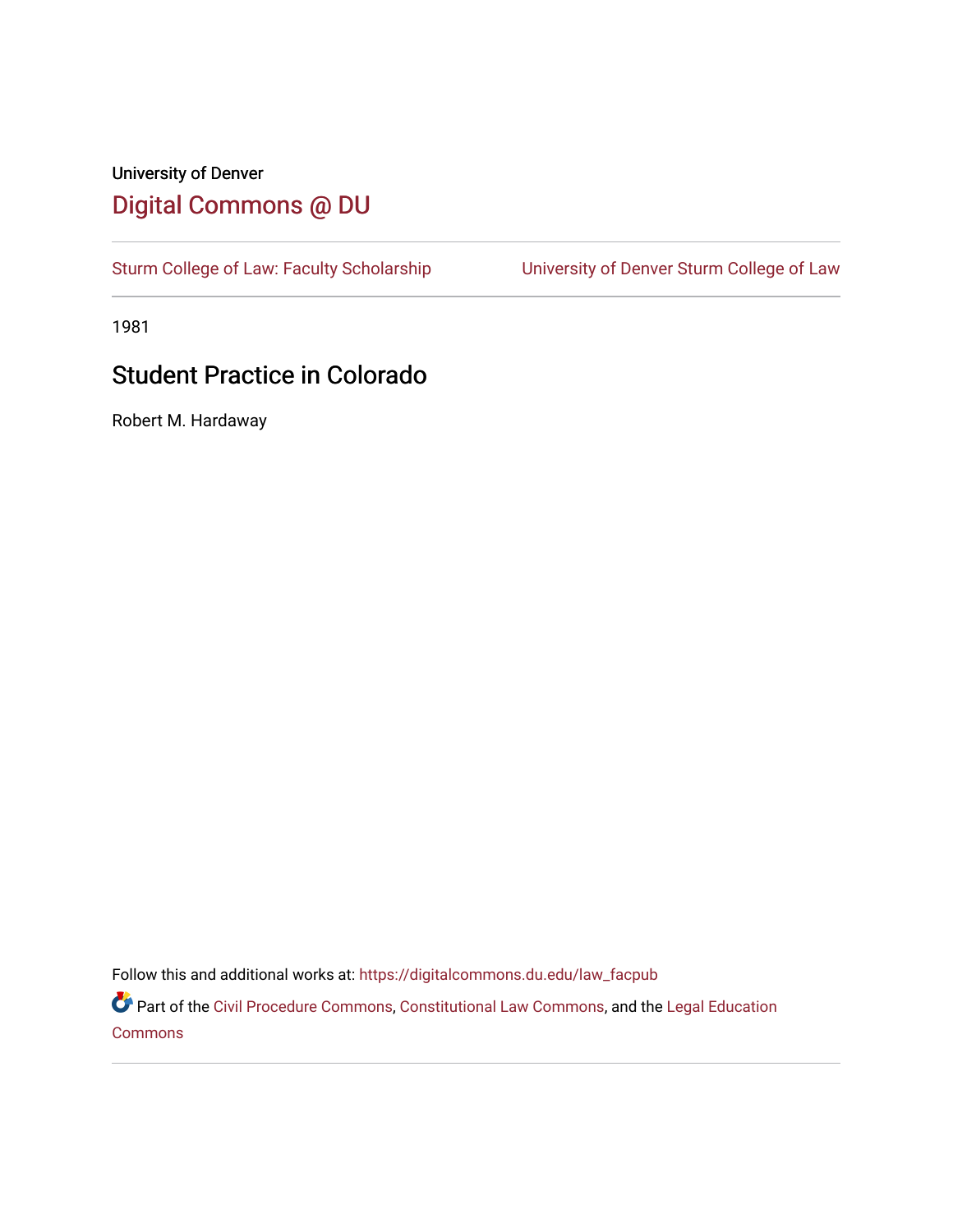## Student Practice in Colorado

### Publication Statement

Copyright is held by the author. User is responsible for all copyright compliance.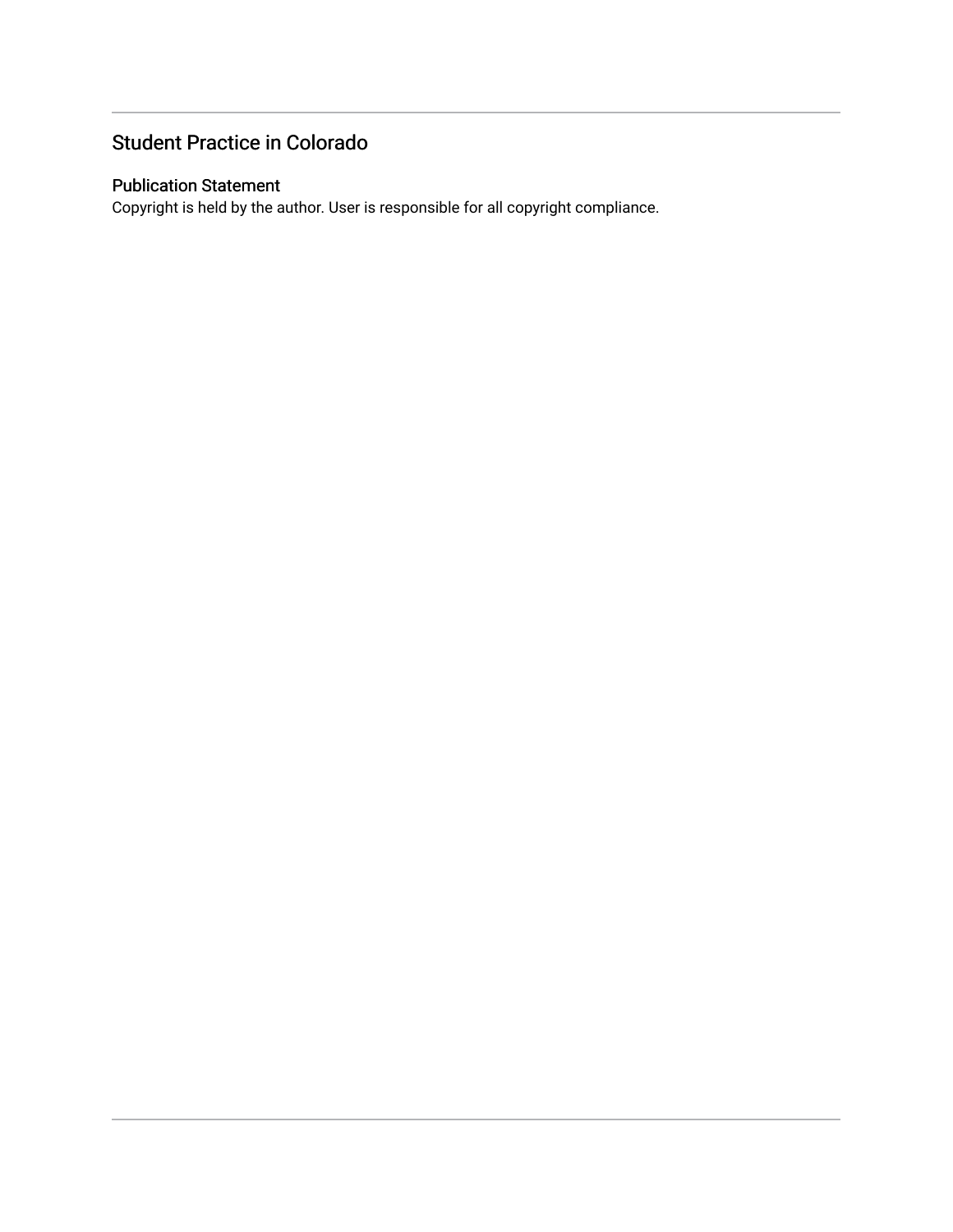## **Student Practice in Colorado**

**by** Robert M. Hardaway



Robert M. Hardaway, Denver, is an assistant professorof law, University of Denver College of Law.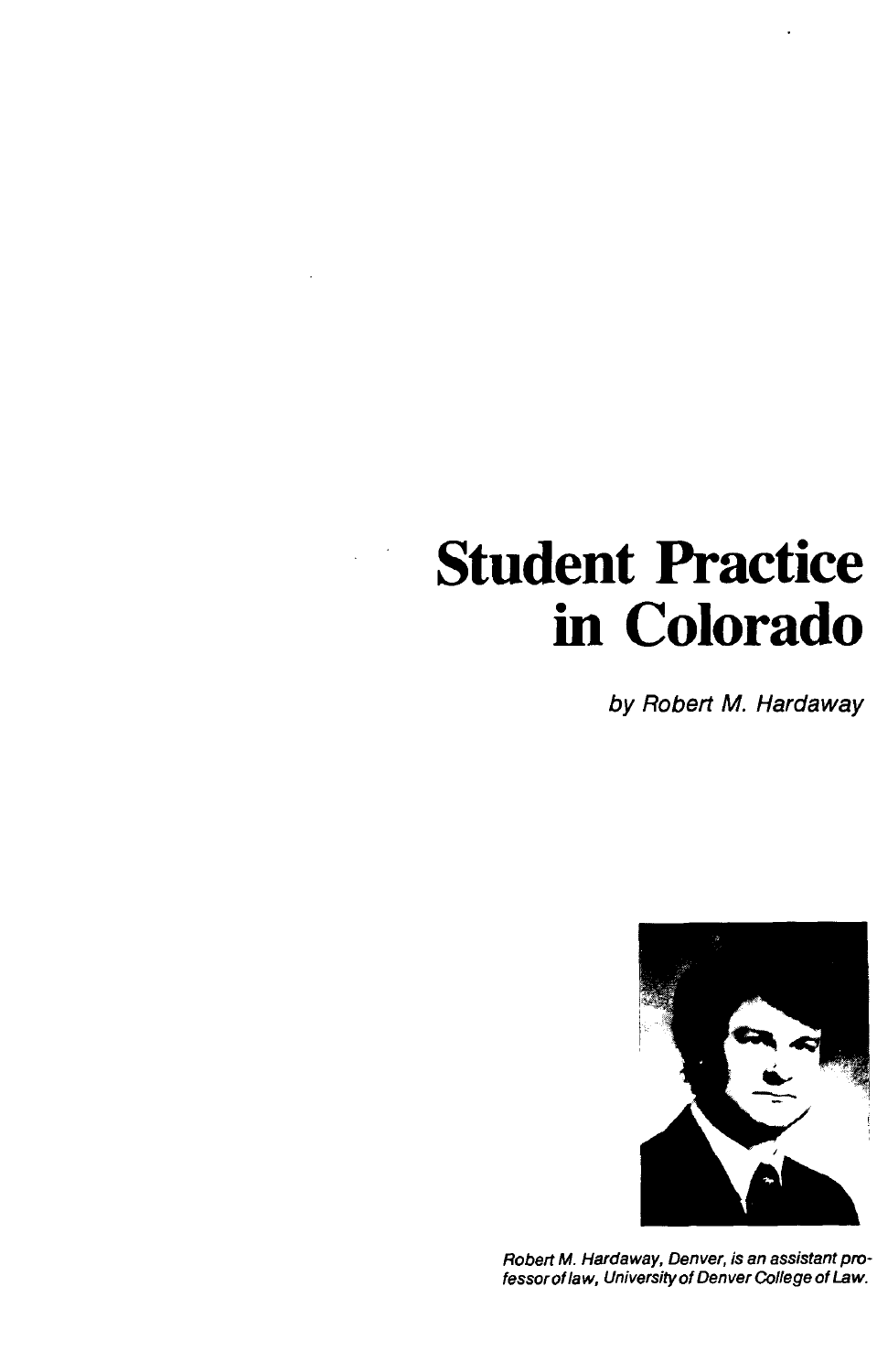Both the University of Denver College of Law and the University of Colorado Law School have active student law clinics. Law students in these clinics receive academic credit for representing indigent clients under the supervision of a faculty member or staff attorney.'

Students in the two clinics are permitted to practice in the Colorado courts pursuant to one of the nation's most liberal student practice rules. C.R.S. **1973, § 12-5-116** provides:

Students of any law school which has been continuously in existence for at least ten years prior to April **23, 1909,** and which maintains a legal-aid dispensary where poor persons receive legal advice and services shall, where representing said dispensary and its clients and then only, be authorized to appear in court as if licensed to practice law. <sup>2</sup>

Rule **226** of the Colorado Rules of Civil Procedure further provides that students in a clinic maintained **by** an accredited Colorado law school are authorized to appear in district, county and municipal courts of the state as if licensed to practice, "provided such representation shall be with the approval of the lawyers in charge of the said legal aid clinic and the judge of the court in which the student appears."

The Colorado rule differs from the **ABA** Model Rule on student practice and the student practice rules of many other states in that it does not specifically require in-court supervision **by** a licensed attorney or certification of a student **by** a law school dean.3

Despite the statutory and rule authority for student representation, however, there is sometimes disagreement on the part of judges, city and district attorneys, and private practitioners who may find themselves working with students on a case as to the legal status of the student practitioner. This is to be expected in light of the breadth of the student rules and the lack of specific guidelines contained in them.

Moreover, many of the problems in student practice go beyond the rules themselves. Important constitutional questions concerning the legal status of student practice, particularly in criminal cases, have been raised in other jurisdictions.<sup>4</sup> The manner in which these questions are resolved may have an important impact on student practice in Colorado and affect the procedures for student practice followed in the Colorado courts. Failure on the part of judges, city attorneys and supervising attorneys to follow those procedures may result in constitutional and other challenges to student representation similar to those made in other states *.*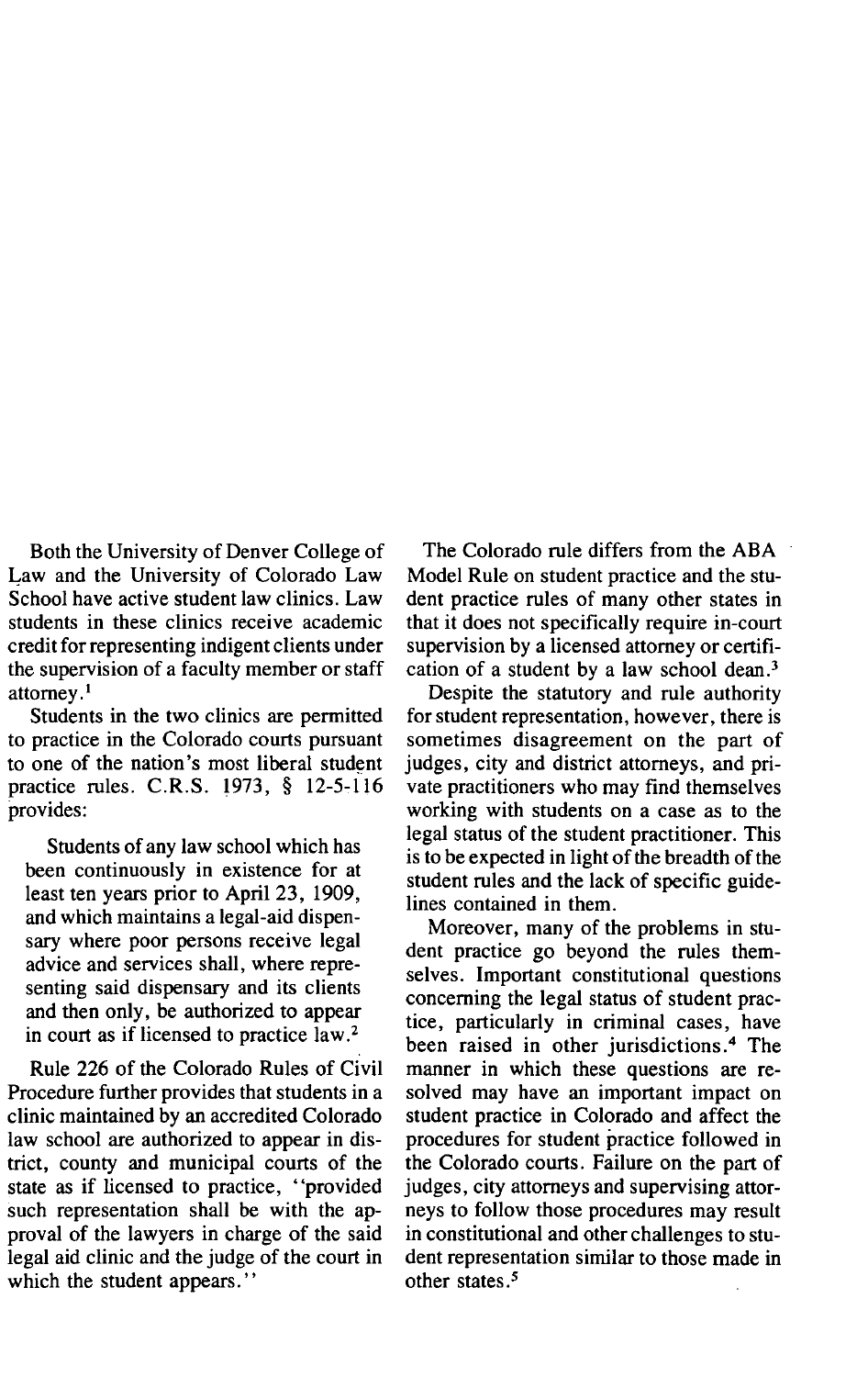#### RATIONALE OF THE **STUDENT CLINIC**

The law school clinic is the law school's answer to such critics of legal education as Chief Justice Burger, who has observed:

The shortcomings of today's law graduate lies not in any deficient knowledge of law but that he has little, if any training in dealing with facts or people-the stuff on which the cases are really made, <sup>6</sup>

and

Law students can deal with a corporate spin-off, or a vertical merger, but they **don't** know enough to save a client from a fast talking encyclopedia salesman. <sup>7</sup>

Indeed, there has been a call for practical training in the law schools ever since Jerome Frank in **1933** observed that "the trouble with much law school teaching is that, confining its attention to a study of upper court opinions, it is hopelessly oversimplified **. . .** (T)he law schools should get in intimate contact with what clients need and what courts and lawyers actually do. **"8** The purpose of the modem law school clinic is to do just that.

#### HISTORICAL PERSPECTIVES

The University of Denver College of Law student law clinic, established in 1904, was the nation's first.<sup>9</sup> Although it was another forty years before other states began to follow Colorado's lead, **by 1978** forty-four states had adopted some sort of student practice rule. $10$ 

An important boost to student practice came in the right to counsel case of *Argersinger v. Hamlin,* in which Justice Brennan, joined **by** Justices Douglas and Stewart, stated: **"I** think it plain that law students can be expected to make a significant contribution, quantitatively and qualitatively, to the representation of the poor in many areas including cases reached **by** today's decision. **"II**

**By 1979,** largely due to the adoption of

student practice rules **by** the majority of states and the increased support for clinical education **by** the Council on Legal Education for Professional Responsibility ("CLEPR"), 2 approximately **80** percent of the ABA-approved law schools offered some form of clinical education. $13$ 

With the rapid expansion of student law clinics around the country, it was inevitable that constitutional questions concerning the legal status of student lawyers would arise.

#### THE RIGHT TO **COUNSEL**

The Sixth Amendment of the **U.S.** Constitution states, "In all criminal prosecutions, the accused shall enjoy the right **. . .** to have the assistance of counsel for his defense. **"** The **U.S.** Supreme Court has held that the right to counsel is jurisdictional.<sup>14</sup> In *Powell v. Alabama*,<sup>15</sup> it was held that a failure of a state court to provide effective assistance of counsel for an indigent in a capital case was a denial of due process. The Court in *Betts v. Brady'6* declined to extend the Sixth Amendment right to counsel to the states in non-capital cases. However, *Betts* was reversed in *Gideon v. Wainwright,'"* which extended this right to counsel to the states via the Fourteenth Amendment. Finally, in *Argersinger v. Hamlin*, <sup>18</sup> the Court extended the right to counsel to misdemeanor cases in which incarceration was imposed.

The adoption of a yardstick based on incarceration actually "imposed, **"19** rather than "authorized, **"** created a new problem. In applying the *Argersinger yardstick,*

(T)he trial judge and the prosecutor (must) engage in a predictive evaluation of each case to determine whether there is a significant likelihood that, if the defendant is convicted, the trial judge will sentence him to a jail term.<sup>20</sup>

*The Argersinger* "predictive analysis" raises a classic chicken and egg problem for the student attorney. There is usually no practical way for a student attorney to know in advance if a jail sentence will ultimately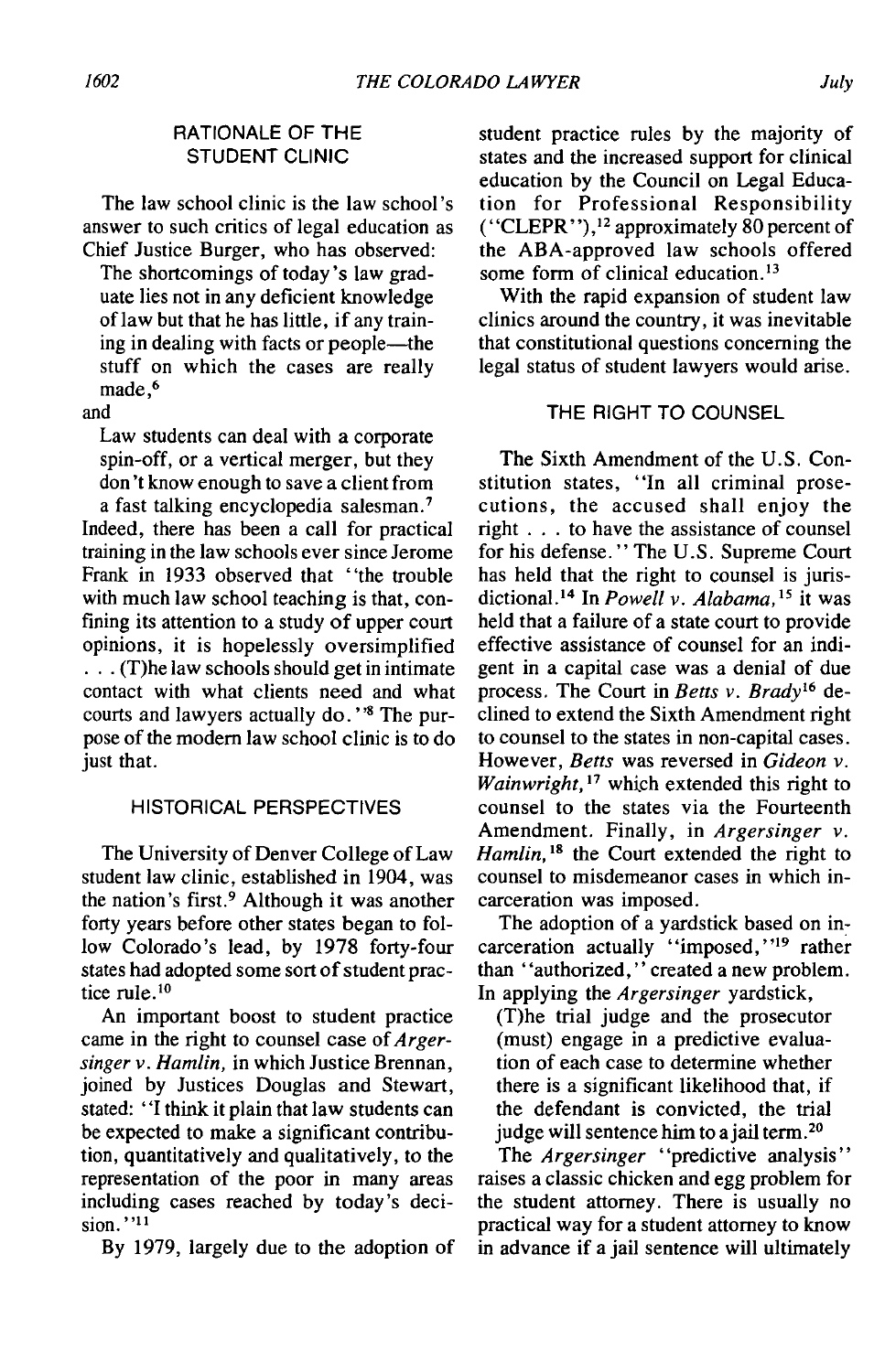be imposed on the client in an average misdemeanor case and therefore to know if the client is entitled to Sixth Amendment counsel. Thus, if the student is deemed to have provided Sixth Amendment counsel, the judge is free to impose a jail sentence. **If,** on the other hand, the student's appointment is deemed not to be in satisfaction of the Sixth Amendment, no jail sentence can be imposed. The question of whether student representation meets Sixth Amendment requirements is therefore critical.<sup>21</sup> The resolution of this issue, however, is only possible if a judge makes a determination of the legal status of the student's representation as a matter of record.

#### **CHALLENGES** TO **STUDENT** REPRESENTATION

In the recent California case of *People v. Perez,22* the defendant represented **by** a

supervised law student was convicted of a felony. Perez appealed on the grounds that he had not been represented **by** counsel in accordance with Sixth Amendment requirements. The California Court of **Ap**peals noted that while the student was supervised **by** a licensed attorney, the attorney did not directly participate in the trial and, therefore, the supervisor's interest was not of a "continuing and substantial nature. **"23** Although Perez had signed a form waiving his right to Sixth Amendment counsel, $^{24}$  the court rejected the waiver on the grounds the record itself did not show that Perez "intelligently and understandingly" waived this right.<sup>25</sup>

The Court of Appeals also held that student representation in a felony case did not meet the Sixth Amendment requirements of "adequate" counsel because the student lacked experience and training, and his "moral standards **. . .** (were) largely un-

"A very specialized trust service we provide to our corporate customers includes acting as transfer agent for stock issues, bond indentures and other funding arrangements. Our stock transfer department is fully equipped to handle the needs<br>of both large and small corporate clients in servicing their stockholders.

> Stan Raney, Corporate Trust Officer

You can put your trust in us.



## **e Better Bankers.<sup>ss</sup>**

1515 Arapahoe Street / P.O. Box 5548 T.A.<br>Denver, Colorado 80292 / (303) 893-3456

The Better Bankers is a registered service mark<br>of Central Bank of Denver. Member FDIC

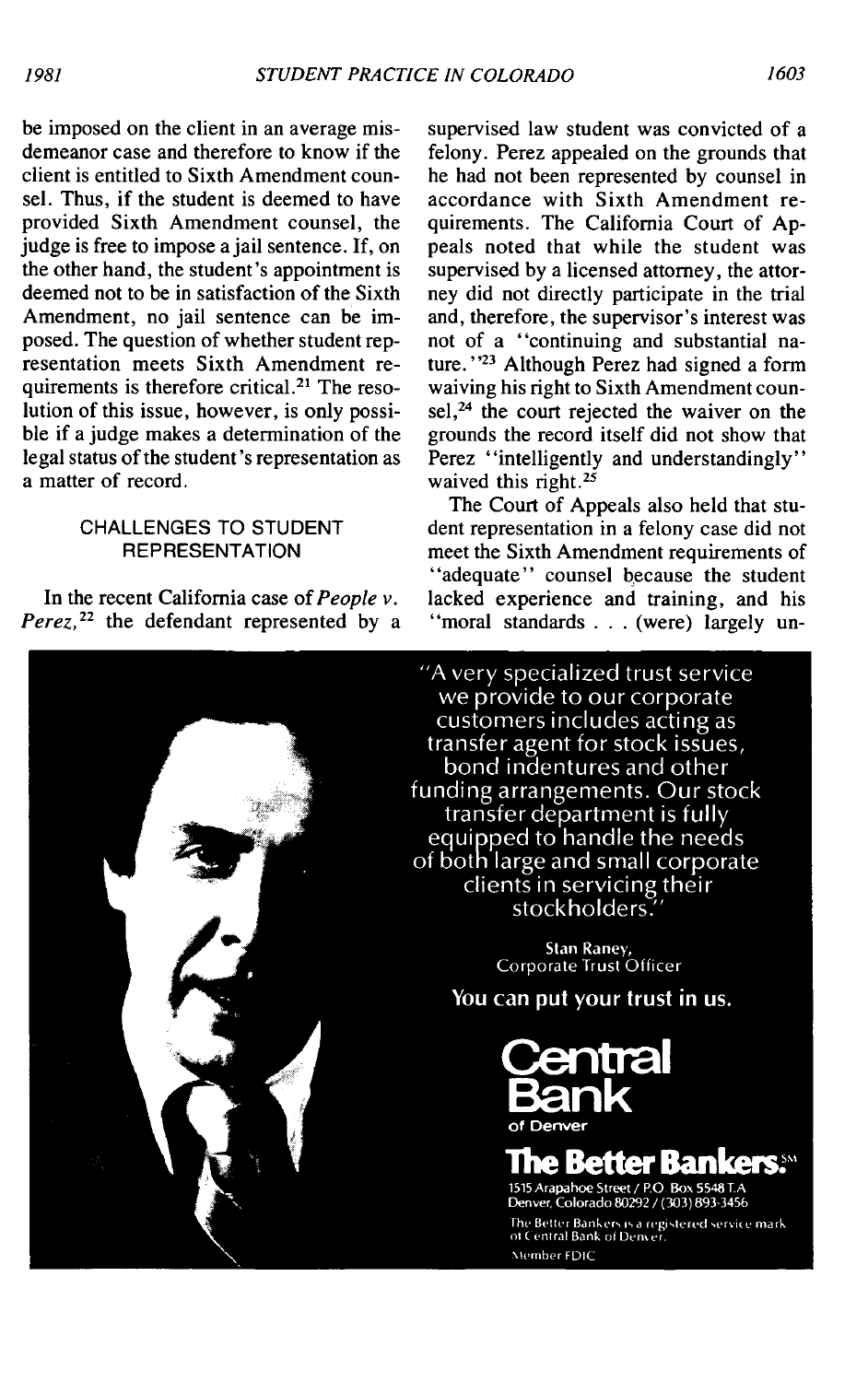known" due to lack of a certification procedure. Moreover, the court found the student to be engaged in the unauthorized practice of law since the rule under which the student was practicing had never been approved **by** the California Supreme Court.

The California Supreme Court reversed, 26 holding that **(1)** the student's representation under the in-court supervision of a licensed attorney constituted Sixth Amendment representation; (2) the written waiver was therefore not necessary to meet Sixth Amendment standards, but needed only to meet the waiver requirements of the student practice rule; **(3)** absent allegations that the student's representation was incompetent, Sixth Amendment effective assistance standards were met; and (4) the issue of unauthorized practice was inapplicable absent any indication of moral irresponsibility or actual prejudice to the defendant. Despite the happy ending for the cause of student representation in California, the serious challenges raised in *Perez* should be looked at in the context of the practice of law **by** students in Colorado.

#### *Sixth Amendment*

In light of the fact that there is no Colorado case on the question of whether student representation can meet Sixth Amendment requirements, it is recommended that a **jtudge** be asked at the time of appointment of student counsel to make a statement on the record as to whether the client is entitled to Sixth Amendment counsel and whether the student is being appointed as Sixth Amendment Counsel. This will enable the student to advise the client of his or her exposure to incarceration. It will also avoid the problem at sentencing as to whether the judge is free to impose a jail sentence. City and county attorneys will then know where they stand in any plea bargaining with a student defender.

#### *Waiver*

It is recommended that neither the court nor the student defender rely solely on waiver of Sixth Amendment rights as the

basis for studen(representation. As the **U.S.** Supreme Court cautioned in *Escobedo* v. *Illinois,* **" . . .** no system of criminal justice can, or should survive if it comes to depend for its continued effectiveness on the citizens' abdication through unawareness. **"27** One critic of student representation waivers has noted that such waivers "refrain from indicating that the indigent has a different choice available, and the harried, troubled defendant cannot be compelled to read between the lines."<sup>28</sup>

Nevertheless, until student representation is firmly established as meeting Sixth Amendment counsel requirements in Colorado, a waiver should be required in every case in which a student is appointed as Sixth Amendment counsel. Furthermore, recognizing that courts indulge every reasonable presumption against waiver of fundamental rights, $29$  the waiver should itself meet Sixth Amendment requirements **by** including an acknowledgement of the nature of student representation, detailing its advantages and disadvantages,30 and a statement that the indigent client has a free choice to demand licensed counsel. The waiver must be made intelligently $31$  and should appear on the record as part of an oral inquiry **by** the judge, <sup>32</sup> as well as in the form of a written waiver on file.

#### *Unauthorized Practice*

The problem of unauthorized practice of students encountered in *Perez* should not arise in Colorado as long as students comply with C.R.C.P. Rule **226.** Problems may arise, however, where a student appointed **by** a judge in one court attempts to dispose of a related case in another court where an appointment has not been made. **A** student wishing to bring an appeal to a level above the district court should get special authorization from the Colorado Supreme Court in light of the language of C.R.C.P. Rule **226** limiting student practice to municipal, county and district courts. Student representation of defendants charged with felonies in district court, while permitted under the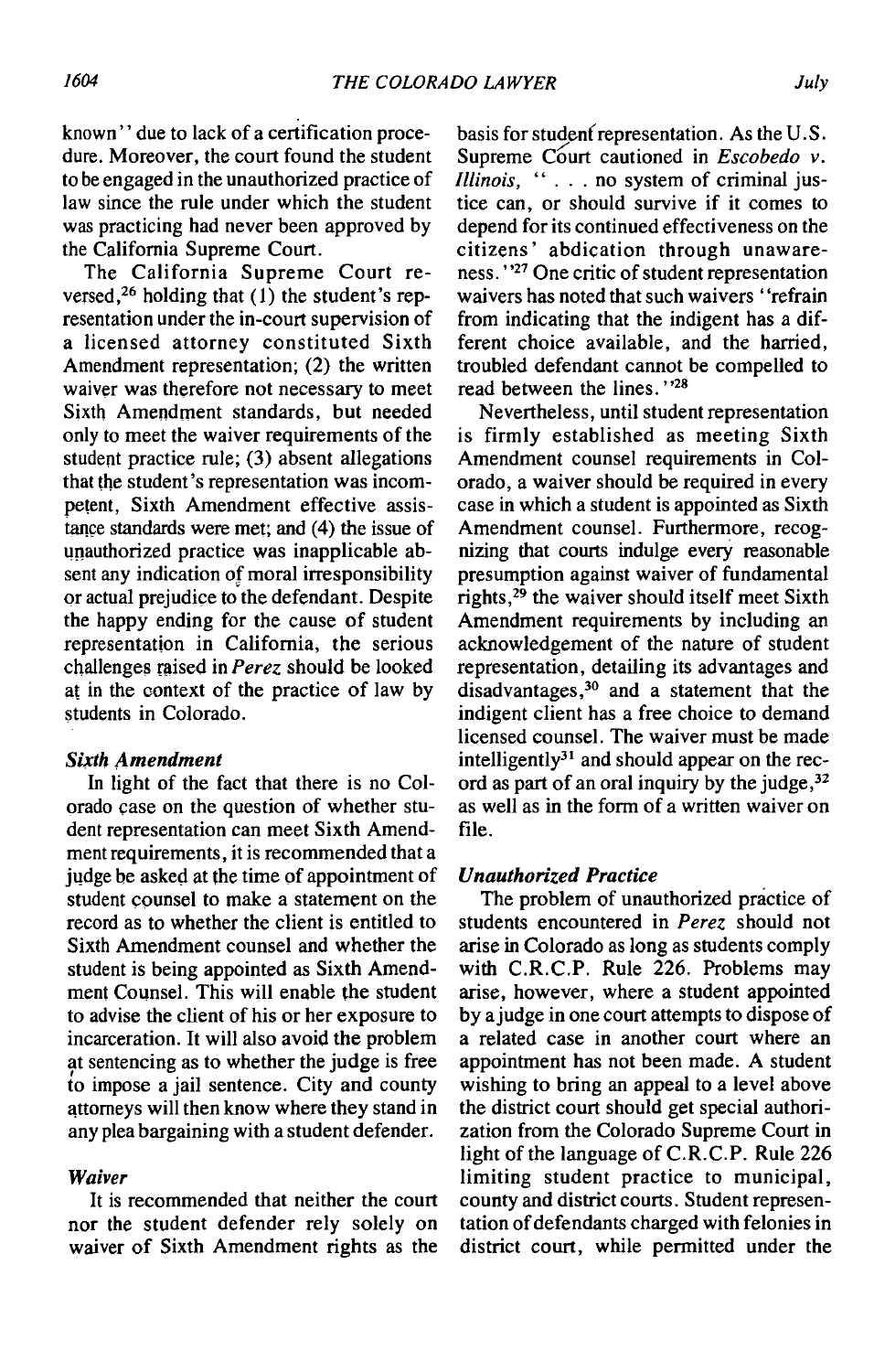rule, is not recommended except in exceptional cases and then only if there is strict in-court supervision **by** a licensed attorney.

#### *Student Certificadon*

In this author's opinion, a certification process for student defenders should be established in Colorado. Under such a procedure, a form of "limited license" would be issued after due application **by** the student, upon certification **by** the dean of the good moral character of the student, and proof of a gradepoint average showing competence in courses in areas in which the student will practice, such as criminal law and procedure and trial practice. Such a certification process might prevent *Perez-type* challenges in Colorado of student representation based on the "unknown" moral standards of the student.

#### **CONCLUSION**

Student representation has a long and established tradition in Colorado. Continued sup-

port of the Colorado student law clinics **by** judges, city and district attorneys, and practitioners will go far in meeting the hope expressed **by** three **U.S.** Supreme Court Justices that law students can be expected to contribute to the representation of the poor.<sup>33</sup> At a time of budget cuts in legal aid funding, that contribution can be even more significant than in the past.

Until a final determination is made as to the Sixth Amendment status of student representation, the recommendations in this article may help to prevent a *Perez-type* challenge to student representation in Colorado.

#### **NOTES**

**1.** Full-time staff attorneys supervise students at the University of Colorado. At the University of Denver College of Law, regular tenure-track faculty rotate into the clinic on a quarterly basis.

*2. See,* Pilapil v. Immigration and Nat. Ser-

"The fact that our clients have entrusted us to profitably manage nearly 100 million dollars in assets says a lot about the confidence they have in  $us$ —in our knowledge, our judgment, our money management skills and our investment savvy."

Theodore E. Dretos, Ir., Vice President and Senior Investment Officer

You can put your trust in us.



## e Better Ban

1515 Arapahoe Street. PO. Box 5548 T.A. Denver, Colorado 80292 / (303) 893-3456

The Better Bankers is a registered service mark<br>of Central Bank of Denver. Member FDIC

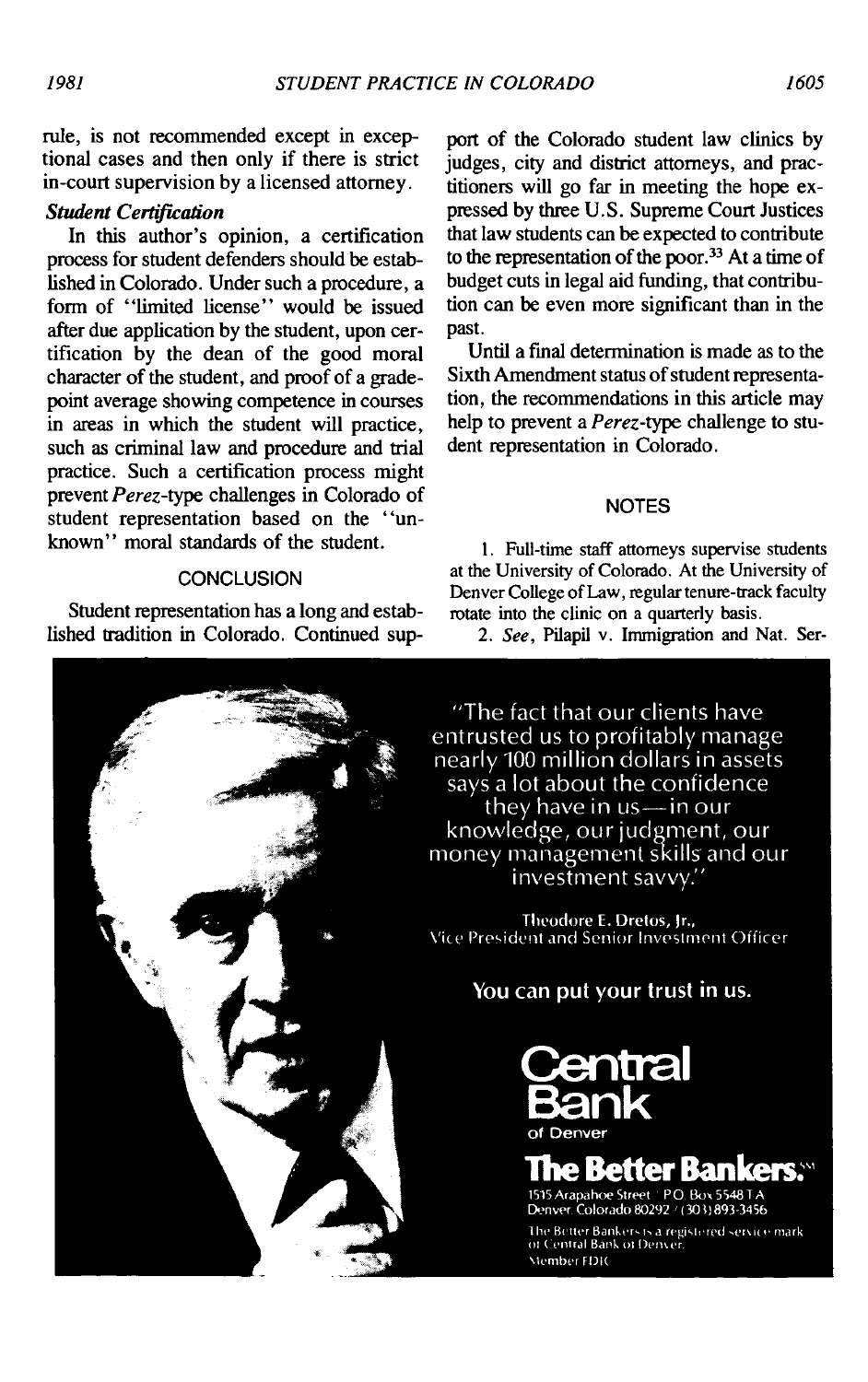#### vice, 424 **F.2d 6** (10th Cir. **1970),** where the court held that a University of Denver law student practicing under this rule was qualified to act as counsel for a non-immigrant alien student in a federal deportation hearing.

3. ABA Model Rule III(c) provides that a student be "certified **by** the dean of his law school as being of good character and competent legal abil*ity.*" Section II(a) provides that where an eligible law student appears in "any criminal matter in which the defendant has the right to assignment of counsel under any constitutional statute or rule **.** . **.** the supervising lawyer must be personally present throughout the proceedings."

4. For a comprehensive treatment of the legal status of student representation, *see,* Hardaway, "Student Representation of Indigent Criminal Defendants and the Sixth Amendment: On a Collision Course?" **29,** *Cleveland State Law Review* (Summer-Fall, **1981),** a symposium on clinical education.

*5. See e.g.,* State v. Daniels, 346 So. **2d 672** (La. **1977);** People v. Masonis, **58** Mich. **App. 615, 228 N.W.2d** 489 **(1975);** State v. Cook, 84 Wash. **2d** 342, **525 P.2d 761** (1974); People v. Perez, **155** Cal. Reptr. **176,** 24 Cal. **3d 133,** 594 **P.2d I (1979).**

**6.** Burger, "The Future of Legal Education," *ABA, Selected Readings in Clinical Legal Education* **(1973), p. 53.**

**7.** Burger, "Quotations," *15 Student Law J.* No. **5 (1970), p. 5.**

**8.** Frank, **"Why** Not a Clinical Law School?," *81 Penn. L. Rev.* **(1933), p. 907.**

**9.** University of Denver College of Law, *Advocacy Skills Program Bulletin* **(1980), p. 3.**

**10.** Klein *et al., Bar Admission Rules and Student Practice Rules* (Ballinger Pub. Co.: 1978), pp. **960-969.**

**11.** 407 **U.S. 25 (1972)** at 41.

*12. See,* Grossman, "Clinical Legal Education: History and Diagnosis," **26** *Journ. of Leg. Ed.* (1974), **pp. 162, 173.**

**13.** CLEPR, *Survey and Directory of Clinical Legal Education (1978-1979)* **(1979), p. v.**

14. Johnson v. Zerbst, 304 **U.S.** 458 **(1938)** at 468:

**A** Court's jurisdiction at the beginning of trial may be lost "in the course of proceedings" due to failure to complete the court-as the Sixth Amendment requires-by providing counsel for an accused who is unable to obtain counsel. **15. 287 U.S.** 45 **(1932).**

**16. 316 U.S.** 455 (1942).

- **17. 372 U.S. 335 (1963).**
- **18.** 407 **U.S. 25 (1972).**

**19.** Any question as to whether actual rather than potential incarceration was to be the standard was resolved in Scott v. Illinois, 440 **U.S. 367 (1979).** In Scott the defendant was charged and convicted of shoplifting, which carried a one-year maximum jail penalty. The court held that the defendant had no right to appointed counsel since the defendant was not sentenced to a jail term. But, *see,* Baldasar v. Illinois, 48 LW 4481 **(1980),** in which the court overturned a conviction resulting in a jail sentence for theft based on a prior theft conviction where counsel was not provided. Justice Powell dissented, complaining that such a holding created a "hybrid" type of conviction "valid for the purposes of their own penalties as long as the defendant receives no prison term," but "invalid for the purpose of enhancing punishment upon a subsequent misdemeanor conviction." *But, see also,* Lewis v. **U.S.,** \_ **U.S.** , **63 L.Ed 198 (1980),** in which the court upheld a firearm violation of **18 U.S.C.S. §** 1202(a)(1) despite the fact that the underlying state conviction was subject to collateral attack on Sixth Amendment grounds.

*20. Supra,* note **18** at 42.

21. For an excellent elaboration of other problems resulting from the *Argersinger* standard, *see, Krantz et al., Right to Counsel in Criminal Cases* (Ballinger Pub. Co.: **1976), pp. 69-117.** Examples are as follows: **(1)** What are the prosecutor's responsibilities to object to failure to appoint counsel, where such a failure precludes a jail sentence? (2) Can a court refuse to appoint counsel where the legislature had mandated a minimum sentence? **(3)** How can a judge view evidence prejudicial to the defendant prior to trial with a view towards predicting a jail sentence without jeopardizing at least the appearance of impartiality at trial?

22. 147 Cal. Reptr. 34 **(1978).**

**23.** *Id.* at **36-37.**

24. The defendant's written waiver stated:

**I,** Carlos Perez consent to allow (the student) to represent me under the direct supervision of (the supervisor), my courtappointed counsel, who will assume personal, professional responsibility in the matter entitled (People v. Perez). This consent extends to all matters in and outside the court, these matters being those set out **by** the California State Bar as proper for such certified Law Students to engage in a repre-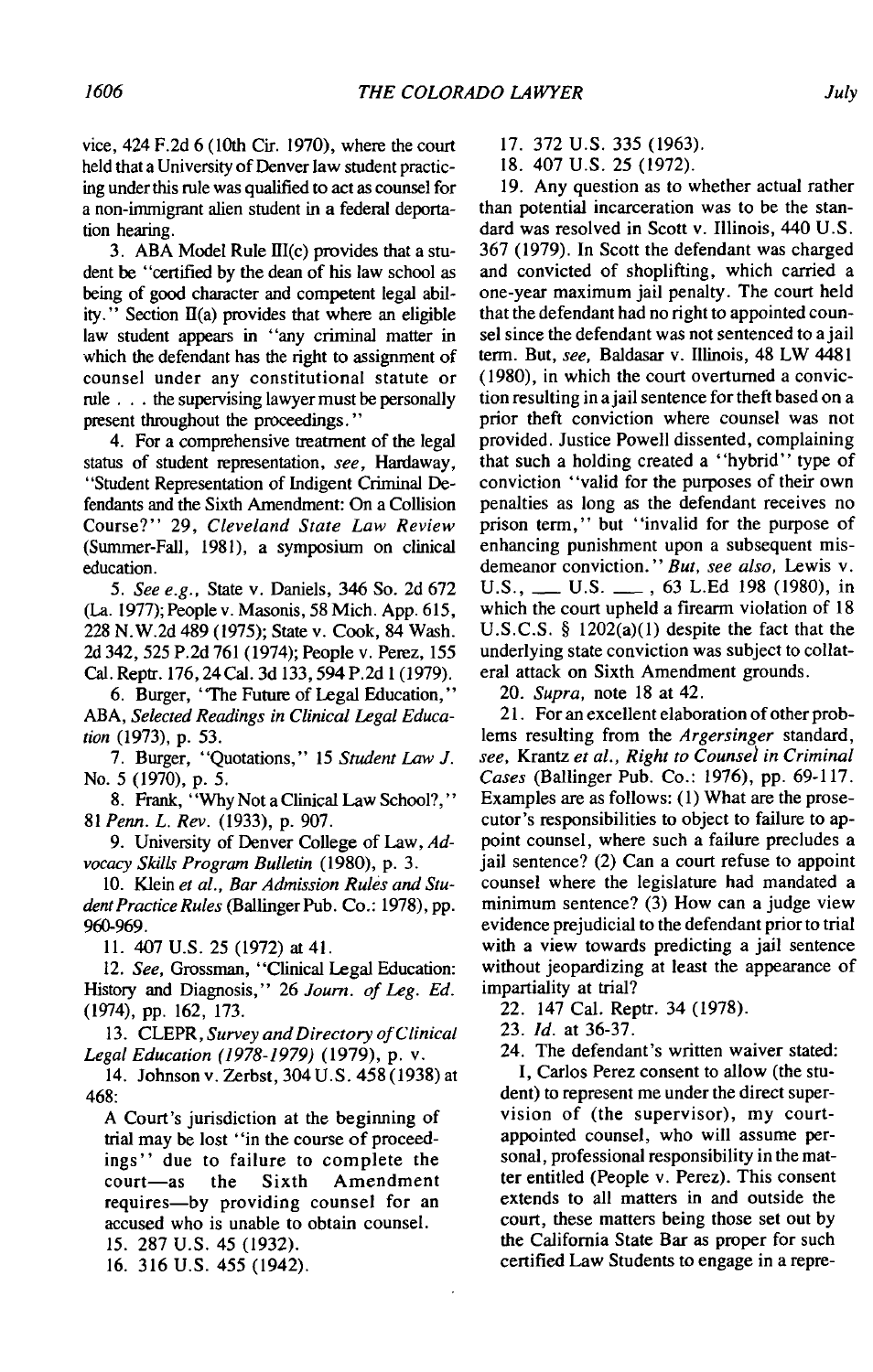# **We'd like to brief you on a new concept in financial management. <sup>&</sup>gt;**

With new developments in the legal profession and with your own practice, it's tough to keep an eye on the bottom line. **So** when it comes to keeping up with changes in legislation, taxation, insurance, investments, and other factors that can affect your financial future, we can help.

We're Fidelity Bank of Denver and Jefferson Bank and Trust, and we back up our new approach to financial management with a range of equally new banking services and investment opportunities.

#### **The right combination of service, yield, and liquidity.**

For example, we can help you find better ways to control receipts and disbursements. We can show you ways to minimize your tax and insurance burdens and help you sort through today's maze of investments. And we can provide you with new types of investment opportunities, like the Security Repurchase Agreement and the High-Yield Liquidity Fund. Both offer high return plus the liquidity you need.

#### **From the bank that responds to your financial needs as a professional.**

In addition to our special financial services for professionals and our new investment opportunities, we also offer a complete line of banking services including credit lines, equipment leasing programs, fixed and variable-rate certificates of deposit, and banking **by** mail or phone.

**If** you prefer banking in downtown call Fidelity Bank of Denver at **629-5229,** or if you prefer the convenience of suburban banking call Jefferson Bank and Trust at **232-8612**



**West Colfax & Wadsworth One Denver Place Lakewood Colorado 80215 999 18th Street** (3O3) 233-6561 **Denver Federal Center 303/829-5229 Lakewood. Colorado 80225**



**Buildings 41** and **67 Denver, CO 80202**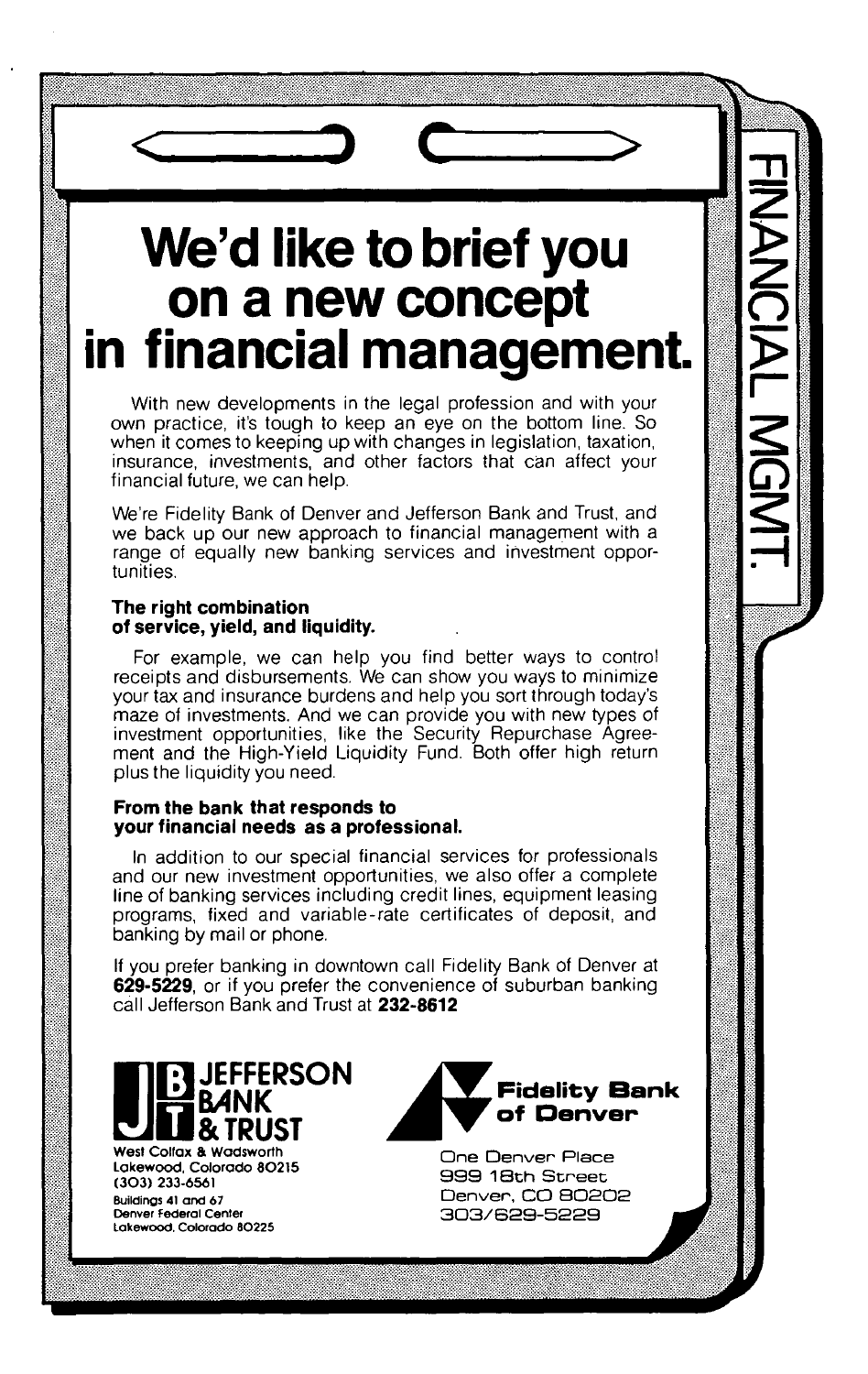sentative capacity pertaining to the practice of law.

People v. Perez, **155** Cal. Rptr. **176, 183,** n. 12. n. 12.

*25.* Supra, note 22.

*26. Supra,* note 24.

**27. 378 U.S. 478,** 490 (1964).

**28.** Monaghan, "Gideon's Army: Student Soldiers, **"** *45 B.U.L. Rev.* **(1965), pp.** <sup>4</sup> <sup>4</sup> <sup>5</sup> , 4 <sup>62</sup> . In some cases where the client is charged with an offense for which a jail term is likely, the student's best advice might be to refuse to waive counsel in favor of student representation. The client will then be entitled to licensed counsel or, if no counsel is appointed, be ineligible for in-

carceration.

*29. See,* Brewer v. Williams, 430 **U.S. 38' (1977).**

**30.** In Faretta v. California, 422 **U.S. 806 835** *(1975),* the Supreme Gourt stated that a de fendant, before waiving counsel and conductinj his own defense should "be made aware of the dangers and disadvantages of selfdangers and disadvantages of self representation." It is submitted that the same standard should be required for waivers in favo of student representation.

*31. Supra,* note 14.

**32.** *Id.* at 465; *see also,* Charnley v. Cochrar **369 U.S. 506, 515 (1962).**

*33.* See, text at note *11, supra.*

#### **Douglas County Courthouse: Before the Torching on March 11, 1978**

(see *Cover information)*